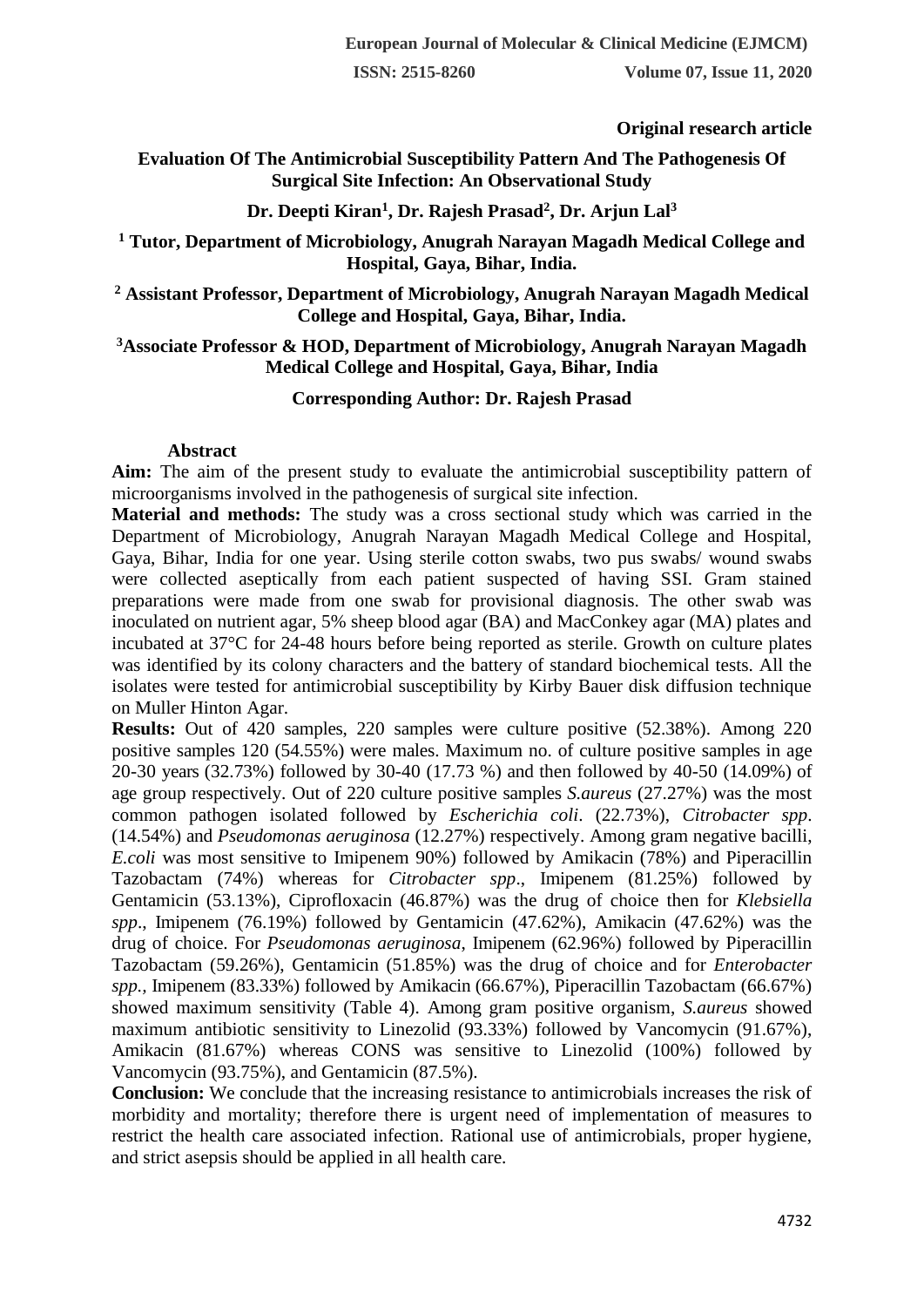#### **Introduction**

Infections are encountered by all surgeons post operatively. Sometimes postoperative infections lead to death. Death from infection was so common after compound fractures, amputations and gunshot wounds. Now a day's surgical site infections are mainly due to hospital acquired infections and irrational use of antibiotics, surgical site infection (SSI) is one of postoperative complications in any surgery. Surgical site infections (SSI) are among most common nosocomial infections and are encountered in approximately 2%-5% of patients undergoing surgery. Infections which occur during the time of hospital stay and were not present or in incubating stage, during the time of hospital admission are considered as health care associated infections.<sup>1</sup> Health care associated infection possess major problem for both doctor as well as patients. Health care associated infection prolongs hospital stay which leads to financial burden to the patients. It has been reported that in United States of America the death frequency is about 88,000 every year despite of estimated cost of management of health care associated infections is about 4.5 billion dollar.<sup>2</sup> Among health care associated infections, surgical site infections are the second most common after Urinary tract infection.<sup>3</sup> Surgical site infections (SSI), one of the most common causes of nosocomial infections are a common complication associated with surgery, with a reported incidence rates of 2-20%.<sup>4</sup> They are responsible for increasing the treatment cost, length of hospital stay and significant morbidity and mortality. Despite the technical advances in infection control and surgical practices, SSI still continue to be a major problem, even in hospitals with most modern facilities.<sup>5</sup> These infections are usually caused by exogenous and/ or endogenous micro organisms that enter the operative wound either during the surgery (primary infection) or after the surgery (secondary infection). Primary infections are usually more serious, appearing within five to seven days of surgery.<sup>6</sup> Majority of SSIs are uncomplicated involving only skin and subcutaneous tissue but sometimes can progress to necrotizing infections. The usual presentation of infected surgical wound can be characterized by pain, tenderness, warmth, erythema, swelling and pus formation.7,8 A number of patient related factors (old age, nutritional status, pre existing infection, co-morbid illness) and procedure related factors (poor surgical technique, prolonged duration of surgery, pre operative part preparation, inadequate sterilization of surgical instruments) can influence the risk of SSIs significantly.<sup>5</sup> In addition to these risk factors, the virulence and the invasiveness of the organism involved, physiological state of the wound tissue and the immunological integrity of the host are also the important factors that determine whether infection occurs or not.<sup>9</sup>

Surveillance data suggest that the types of causative organisms associated with SSI have not significantly changed over the past 10–15 years; however, the proportion of different types of causative organisms has changed. Antimicrobial-resistant organisms are causing an increasing proportion of SSIs, and there has been a rise in the number of infections caused by atypical bacterial and fungal organisms. These changing proportions have been attributed to the increasing acuity of surgical patients, the increase in the number of immunocompromised patients, and the increasing use of broad-spectrum antibiotics.<sup>10</sup>

Surgical site infections are the second most common cause of Nosocomial infections.<sup>11</sup> Surgical site infections are still a threat to patients, in spite of the newer antibiotics available today. Although properly administered antibiotics can reduce postoperative surgical site infections secondary to bacterial contamination, widespread use of prophylactic antibiotics can lead to emergence of multi drug resistant bacteria. The higher rates of surgical site infections are associated with higher morbidity, mortality and increased medical expenses.<sup>12</sup>

In developing countries like India, where hospitals have inadequate infrastructure, poor infection control practices, overcrowded wards and practice of irrational use of antimicrobials, the problem of SSIs gets more convoluted. The aim of the present study to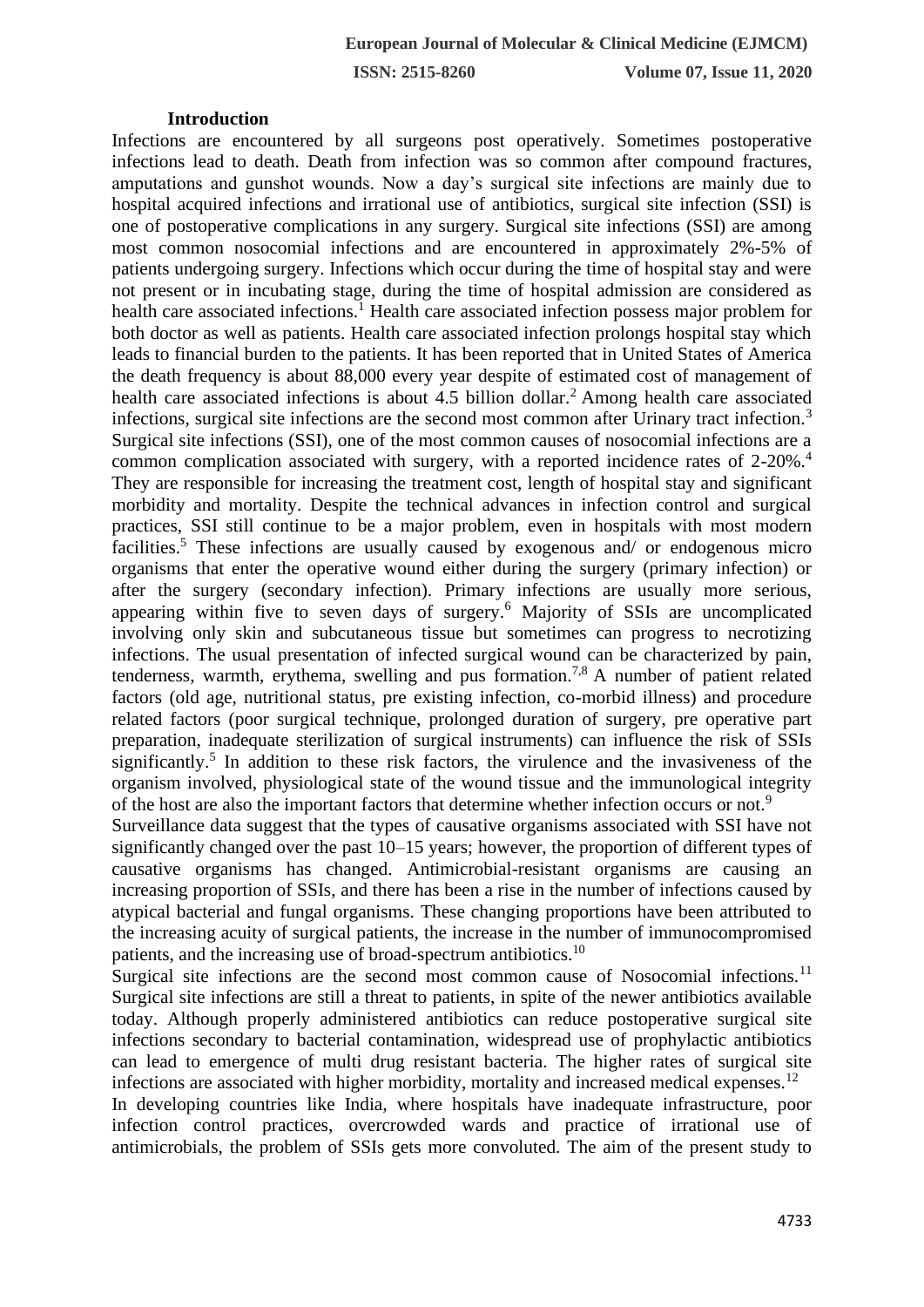evaluate the antimicrobial susceptibility pattern of microorganisms involved in the pathogenesis of surgical site infection.

### **Material and methods**

The study was a cross sectional study which was carried in the Department of Microbiology, Anugrah Narayan Magadh Medical College and Hospital, Gaya, Bihar, India for one year, after taking the approval of the protocol review committee and institutional ethics committee. Total 420 patients with SSIs either sex or any age, who had surgical wound pus, discharge, or signs of sepsis were include in this study. Patients with cellulitis and suture abscess were excluded from this study.

Using sterile cotton swabs, two pus swabs/ wound swabs were collected aseptically from each patient suspected of having SSI. Gram stained preparations were made from one swab for provisional diagnosis. The other swab was inoculated on nutrient agar, 5% sheep blood agar (BA) and MacConkey agar (MA) plates and incubated at 37°C for 24-48 hours before being reported as sterile. Growth on culture plates was identified by its colony characters and the battery of standard biochemical tests.<sup>13,14</sup> All the isolates were tested for antimicrobial susceptibility by Kirby Bauer disk diffusion technique on Muller Hinton Agar and results were interpreted in accordance with Clinical Laboratory Standards Institute guidelines.<sup>15</sup> Antibiotics used for susceptibility testing were: Amikacin, Ampicillin / Sulbactam, Ceftriaxone, Ciprofloxacin, Gentamicin, Piperacillin-Tazobactum, Imipenem, Azithromycin, Vancomycin, Linezolid, Ofloxacin, Cefoxitin.

Statistical Analysis: Data was entered in Microsoft excel spreadsheet and analysed using appropriate statistical software application.

#### **Results**

Out of 420 samples, 220 samples were culture positive (52.38%) (Table 1). Among 220 positive samples 120 (54.55%) were males (Table 1). The age wise distribution of the gender has been shown in the (Table 2) with maximum no. of culture positive samples in age 20-30 years (32.73%) followed by 30-40 (17.73 %) and then followed by 40-50 (14.09%) of age group respectively. Out of 220 culture positive samples *S.aureus* (27.27%) was the most common pathogen isolated followed by *Escherichia coli*. (22.73%), *Citrobacter spp*. (14.54%) and *Pseudomonas aeruginosa* (12.27%) respectively (Table 3). Among gram negative bacilli, *E.coli* was most sensitive to Imipenem 90%) followed by Amikacin (78%) and Piperacillin Tazobactam (74%) whereas for *Citrobacter spp*., Imipenem (81.25%) followed by Gentamicin (53.13%), Ciprofloxacin (46.87%) was the drug of choice then for *Klebsiella spp*., Imipenem (76.19%) followed by Gentamicin (47.62%), Amikacin (47.62%) was the drug of choice. For *Pseudomonas aeruginosa*, Imipenem (62.96%) followed by Piperacillin Tazobactam (59.26%), Gentamicin (51.85%) was the drug of choice and for *Enterobacter spp.,* Imipenem (83.33%) followed by Amikacin (66.67%), Piperacillin Tazobactam (66.67%) showed maximum sensitivity (Table 4). Among gram positive organism, *S.aureus* showed maximum antibiotic sensitivity to Linezolid (93.33%) followed by Vancomycin (91.67%), Amikacin (81.67%) whereas *CONS* was sensitive to Linezolid (100%) followed by Vancomycin (93.75%), and Gentamicin (87.5%) (Table 5).

| <b>Gender</b> | No of patients=220 |
|---------------|--------------------|
| Male          | 120(54.55%)        |
| Female        | 100(45.45%)        |

**Table 1: Gender wise distribution of Culture positive Patients**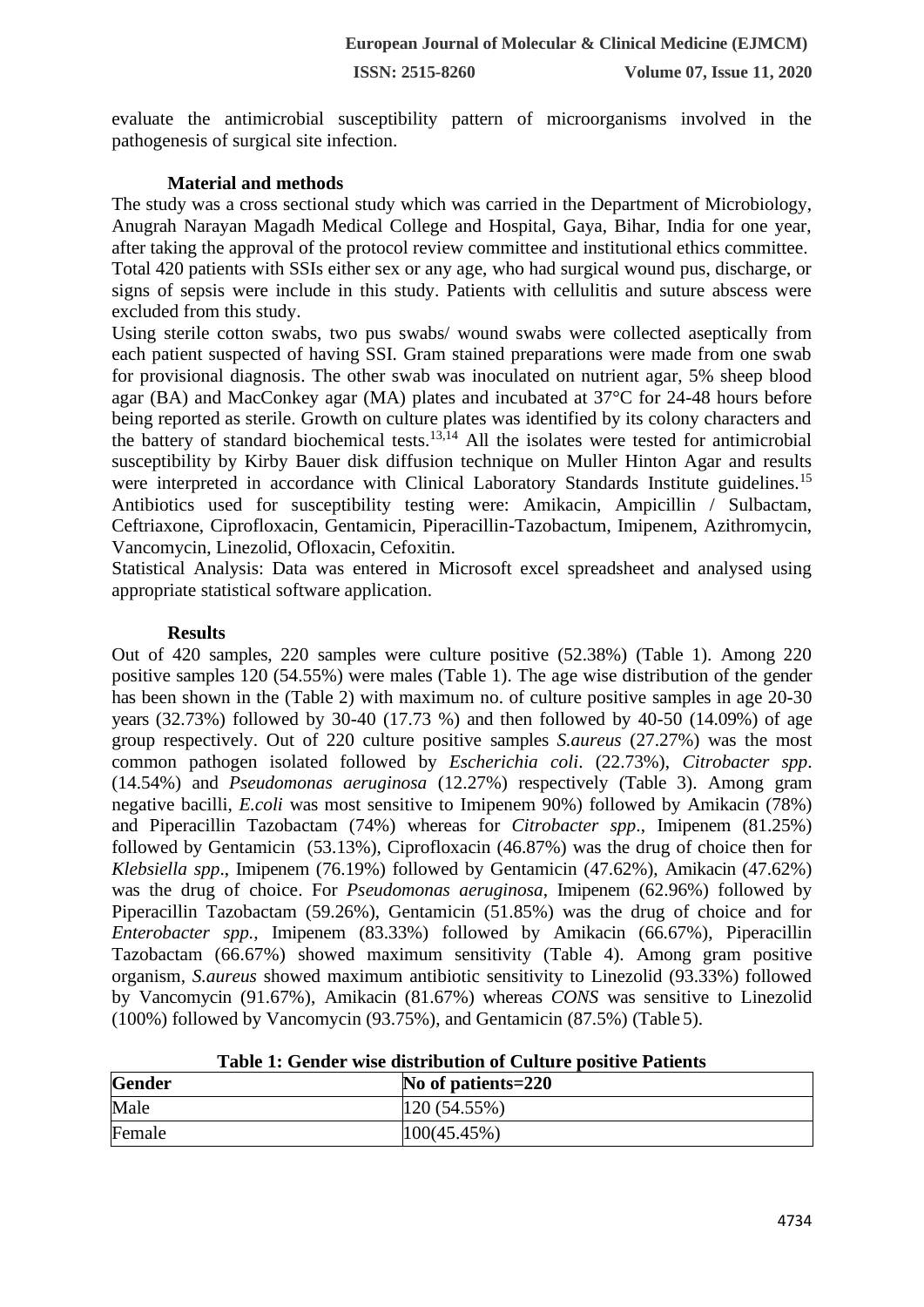| Age in year | <b>Culture Positive</b> |  |
|-------------|-------------------------|--|
| Below 20    | 30(13.63)               |  |
| 20-30       | 72(32.73)               |  |
| $30-40$     | 39(17.73)               |  |
| 40-50       | 31 (14.09)              |  |
| 50-60       | 27(12.27)               |  |
| Above 60    | 21 (9.55)               |  |

# **Table 2: Age wise Distribution of Culture Positive Patients**

# **Table 3: Distribution of Organisms Causing Surgical Site Infection**

| Organism               | No. of isolates $(\% )$ |
|------------------------|-------------------------|
| Staphylococcus aureus  | 60(27.27)               |
| Escherichia coli       | 50(22.73)               |
| Citrobacter spp.       | 32(14.54)               |
| Pseudomonas aeruginosa | 27(12.27)               |
| Klebsiella spp.        | 21 (9.55)               |
| <b>CONS</b>            | 16(7.27)                |
| Enterobacter spp.      | 12(5.45)                |
| Acinetobacter spp.     | (0.4)                   |
| Proteus spp.           | 1(0.4)                  |
| <b>Total</b>           | 220                     |

# **Table 4: In-Vitro Antibiotic Sensitivity in Isolated Gram Negative Bacteria**

| <b>Drugs</b>         | <b>Escherichia</b>         | <b>Citrobacter</b>     | <b>Klebsiella</b> | <b>Pseudomonas</b> | <b>Enterobacter</b>         |
|----------------------|----------------------------|------------------------|-------------------|--------------------|-----------------------------|
|                      | coli                       | spp.                   | spp.              | (%)aeruginosa      | $(\frac{6}{9})$ spp.<br>(%) |
|                      | $\frac{\frac{9}{6}}{n=50}$ | $(\frac{6}{6})$ (n=32) | $(n=21)$          | $(n=27)$           | $(n=12)$                    |
|                      |                            |                        |                   |                    |                             |
| Gentamicin           | 33 (66)                    | 17(53.13)              | 10(47.62)         | 14(51.85)          | 5(41.67)                    |
| <b>Ciprofloxacin</b> | 15. (30)                   | 15 (46.87)             | 8(38.09)          | 14(51.85)          | 5(41.67)                    |
| Piperacillin/        | 37 (74)                    | 12(37.5)               | 7(33.33)          | 16(59.26)          | 8(66.67)                    |
| <b>Tazobactam</b>    |                            |                        |                   |                    |                             |
| <b>Amikacin</b>      | 39 (78)                    | 15 (46.87)             | 10(47.62)         | 15(55.55)          | 8(66.67)                    |
| Ampicillin/          | 18 (36)                    | 9(28.12)               | 6(28.57)          | 9(33.33)           | 3(25)                       |
| <b>Sulbactam</b>     |                            |                        |                   |                    |                             |
| Impinem              | 45(90)                     | 26 (81.25)             | 16(76.19)         | 17 (62.96)         | 10(83.33)                   |
| <b>Ceftriaxone</b>   | 14 (28)                    | 10(31.25)              | 5(23.81)          | 12 (44.44)         | 2(16.67)                    |

## **Table 5: In-Vitro Antibiotic Sensitivity in Isolated Gram Positive Bacteria**

| <b>Drugs</b>        | Staphylococcus aureus $(\% )$ | CONS (%)  |
|---------------------|-------------------------------|-----------|
|                     | $(n=60)$                      | $(n=16)$  |
|                     |                               |           |
| <b>Azithromycin</b> | 37(61.67)                     | 10(62.5)  |
| <b>Vancomycin</b>   | 55 (91.67)                    | 15(93.75) |
| <b>Linezolid</b>    | 56(93.33)                     | 16(100)   |
| <b>Gentamicin</b>   | 47 (78.33)                    | 14(87.5)  |
| <b>Ofloxacin</b>    | 48 (80)                       | 12(75)    |
| <b>Cefoxitin</b>    | 41 (68.83)                    | 9(56.25)  |
| Amikacin            | 49 (81.67)                    | 11(68.75) |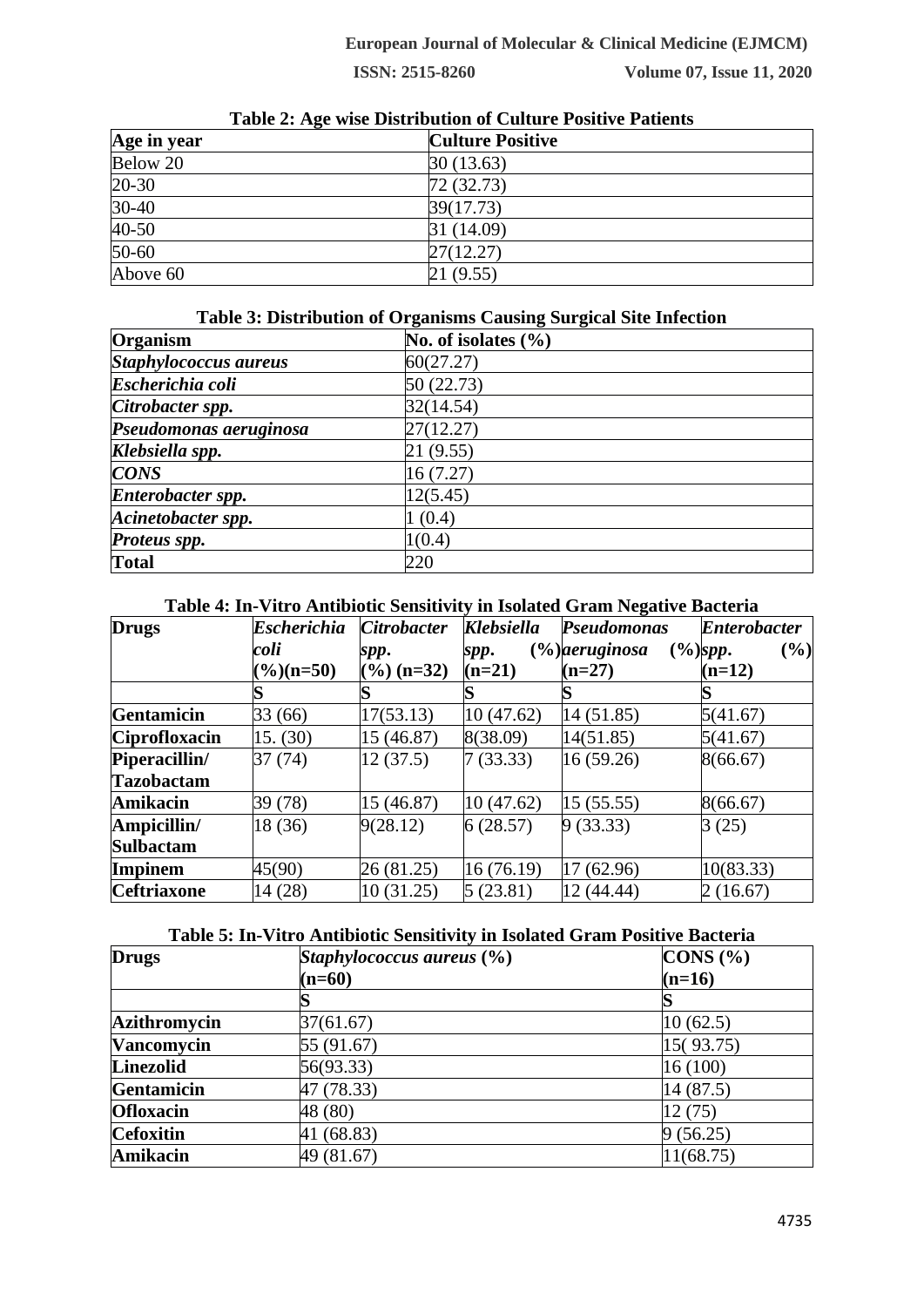#### **Discussion**

Despite the advances in surgical techniques and better understanding of the pathogenesis of wound infection, management of SSIs remains a significant concern for surgeons and physicians in a health care facility. Patients with SSIs face additional exposure to microbial populations circulating in a hospital set up which is always charged with microbial pathogens. The unrestrained and rapidly spreading resistance to the available array of antimicrobials further contributes to the existing problem. Most of the SSIs are hospital acquired and vary from hospital to hospital.

In the present study the Culture positive SSI rate was 52.38%. Whereas various other studies from India have shown the rate of SSI to vary from  $6.1\%$  to  $38.7\%$ .<sup>16-19</sup> The main Reason behind may be due to the lack of attention towards the infection control measures, inappropriate hand hygiene practices and overcrowded hospitals. In our study, it was observed that rate of infection was higher in male patients (54.55%). The results were similar to a study by Vikrant Negi et al, who reported that (74.6%) males were more commonly affected than females  $(25.5\%)$ .<sup>20</sup> In contrast to our study Gangania P et al reveals that 20% Females shows almost equal distribution of 19% of males.<sup>21</sup>

The findings in the study revealed that maximum no. of culture positive samples in age 20-30 years (32.73%) followed by 30-40 (17.73 %) and then followed by 40-50 (14.09%) of age group respectively . Similar results was showed by Pooja Singh Gangania who concluded that maximum no of SSI was in 16-45years of age group (24%) patient. This may be due to heavy work load, stress at this age group and less number of patients.<sup>21</sup> S. aureus (27.27%) was the most common pathogen isolated followed by *E.coli* (22.73%). This result is consistent with reports from other studies SP Lilani, Mulu W.17,22 *S. aureus* infection is most likely associated with endogenous source as it is a member of the skin and nasal flora and also with contamination from environment, surgical instruments or from hands of health care workers.<sup>20</sup>

In the present study among gram negative bacilli, *E.coli* was most sensitive to Imipenem 90%) followed by Amikacin (78%) and Piperacillin Tazobactam (74%). The findings are consistent with the previous study conducted by M. saleem et al who also showed that *E. coli*  showed high sensitivity to Imipenem.<sup>23</sup> In this study *Citrobacter spp.*, Imipenem  $(81.25%)$ followed by Gentamicin (53.13%), Ciprofloxacin (46.87%) was the drug of choice then for *Klebsiella spp*., Imipenem (76.19%) followed by Gentamicin (47.62%), Amikacin (47.62%) was the drug of choice. The findings are consistent with the study conducted by Jyoti Sonawane et al who also showed that *Citrobacte*r and *Klebsiella* showed high sensitivity to Imipenem.<sup>24</sup>

*Pseudomonas aeruginosa*, Imipenem (62.96%) followed by Piperacillin Tazobactam (59.26%), Gentamicin (51.85%) was the drug of choice. Similar results were shown by Jyoti Sonawane et al.<sup>24</sup> Imipenem, Piperacillin/ Tazobactum, Gentamicin and Amikacin were found to be more efficient antibiotics against gram negative bacilli . Similar results were observed by M. saleem et alwho showed that Amikacin, Imipenem, Piperacillin/ Tazobactum, were found to be more efficient antibiotics against gram negative bacilli.<sup>23</sup> Among gram positive organism, *S.aureus* showed maximum antibiotic sensitivity to Linezolid (93.33%) followed by Vancomycin (91.67%), Amikacin (81.67%). This was in consistent with the study by Prem Prakash Singh et al., 2015 who also concluded that *S. aureus* was sensitive to Vancomycin (100%), Linezolid (100%).<sup>25</sup> Linezolid and Vancomycin were found to be more efficient antibiotics against gram positive cocci . This finding was in tandem with the study conducted by Vikrant Negi et al., 2015, who also reported that Vancomycin and Linezolid found to be more efficient antibiotics against gram positive cocci.<sup>20</sup>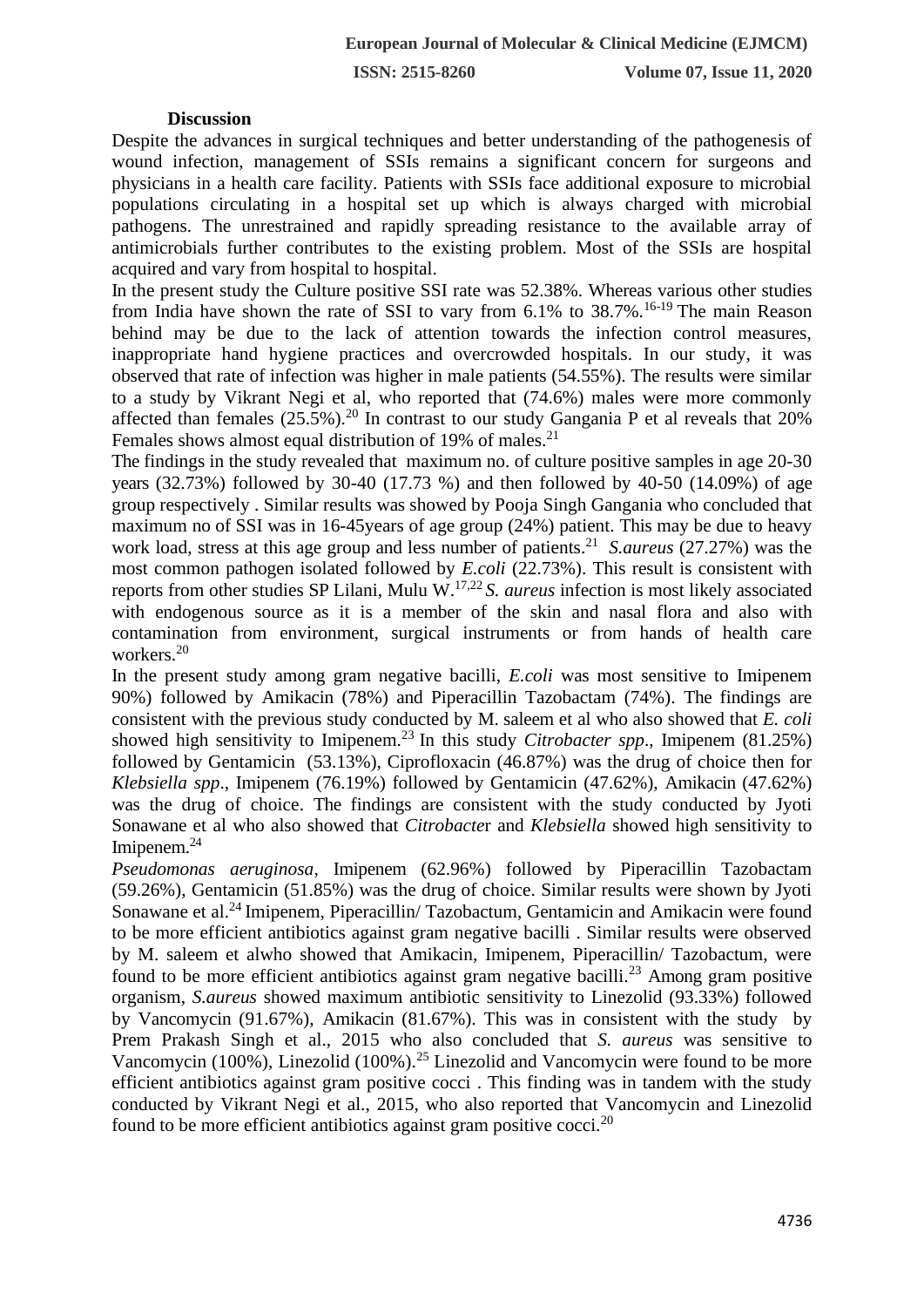# **Conclusion**

We conclude that the increasing resistance to antimicrobials increases the risk of morbidity and mortality; therefore there is urgent need of implementation of measures to restrict the health care associated infection. Rational use of antimicrobials, proper hygiene, and strict asepsis should be applied in all health care.

## **References**

- 1. Ananthanarayan R, Panikar CJK, editors. Textbook of microbiology, 5th ed., Chennai: Orient Longman, 2005.
- 2. Weinstein RA, Infection control in the hospital. In: Braunwald E, Fauci AS, Kasper DL, Harrison's principles of internal medicine. 15th ed., New York: McGraw- Hill, 2001; 1; 853-856.
- **3.** Anvikar RA, et.al A one year prospective study of 3280 surgical wounds. I.J.M.M. 1999; 17 (3): 129-32
- 4. Hohmann C, Eickhoff C, Radziwill R, Schulz M. Adherence to guidelines for antibiotic prophylaxis in surgery patients in German hospitals: a multicentre evaluation involving pharmacy interns. Infection. 2012;40(2):131-37.
- 5. Owens CD, Stoessel K. Surgical site infections: epidemiology, microbiology and prevention. J Hosp Infect. 2008;70(Suppl 2): 3-10.
- 6. Pradhan GB, Agrawal J. Comparative study of post operative wound infection following emergency lower segment caesarean section with and without the topical use offusidic acid. Nepal Med Coll J. 2009;11(3):189-91.
- 7. Ahmed MI. Prevalence of nosocomial wound infection among postoperative patients and antibiotics patterns at teaching hospital in Sudan. N Am J Med Sci .2012;4(1):29- 34.
- 8. Mulu W, Kibru G, Beyene G, Datie M. Postoperative nosocomial infections and antimicrobial resistance patterns of bacterial isolates among patients admitted at FelegeHiwot Referral Hospital, Bahirdar, Ethiopia. Ethiop J Health Sci. 2012;22(1):7- 18.
- 9. Masaadeh HA, Jaran AS. Incident of Pseudomonas aeruginosa in post-operative wound infection. Am J Infect Dis. 2009;5:1–6.
- 10. SievertDM, RicksP, EdwardsJR, SchneiderA, PatelJ, SrinivasanA, et al. Antimicrobial-resistant pathogens associated with healthcare-associated infections: Summary of data reported to the national healthcare safety network at the centers for disease control and prevention, 2009-2010. Infect Control Hosp Epidemiol 2013;34:1-4.
- 11. Sohil Ahmed Khan, Padma G.M .Rao, Anand Rao, Gabriel Rodrigues. Survey and evaluation of antibiotic prophylaxis usage in surgery wards of tertiary level institution before and after the implementation of clinical guidelines. Indian Journal of Surgery 2006; vol. 68 (3): 150- 156.
- 12. Sasse A, Mertens R, and Sion JP, et al. Surgical prophylaxis in Belgian hospitals Estimate of costs and potential savings. J Antimicrobial Chemotherapy 1998; 41: 267- 272
- 13. MacFaddin J. Biochemical Tests for Identification of Medical Bacteria. 3 rded. Philadelphia: Lippincott Williams and Wilkins; 1976.
- 14. Forbes BA, Sahm DF, Weissfeld AS. Bailey and Scott's Diagnostic Microbiology.10th ed. St. Louis, Misssouri, USA: Mosby Inc.; 1998